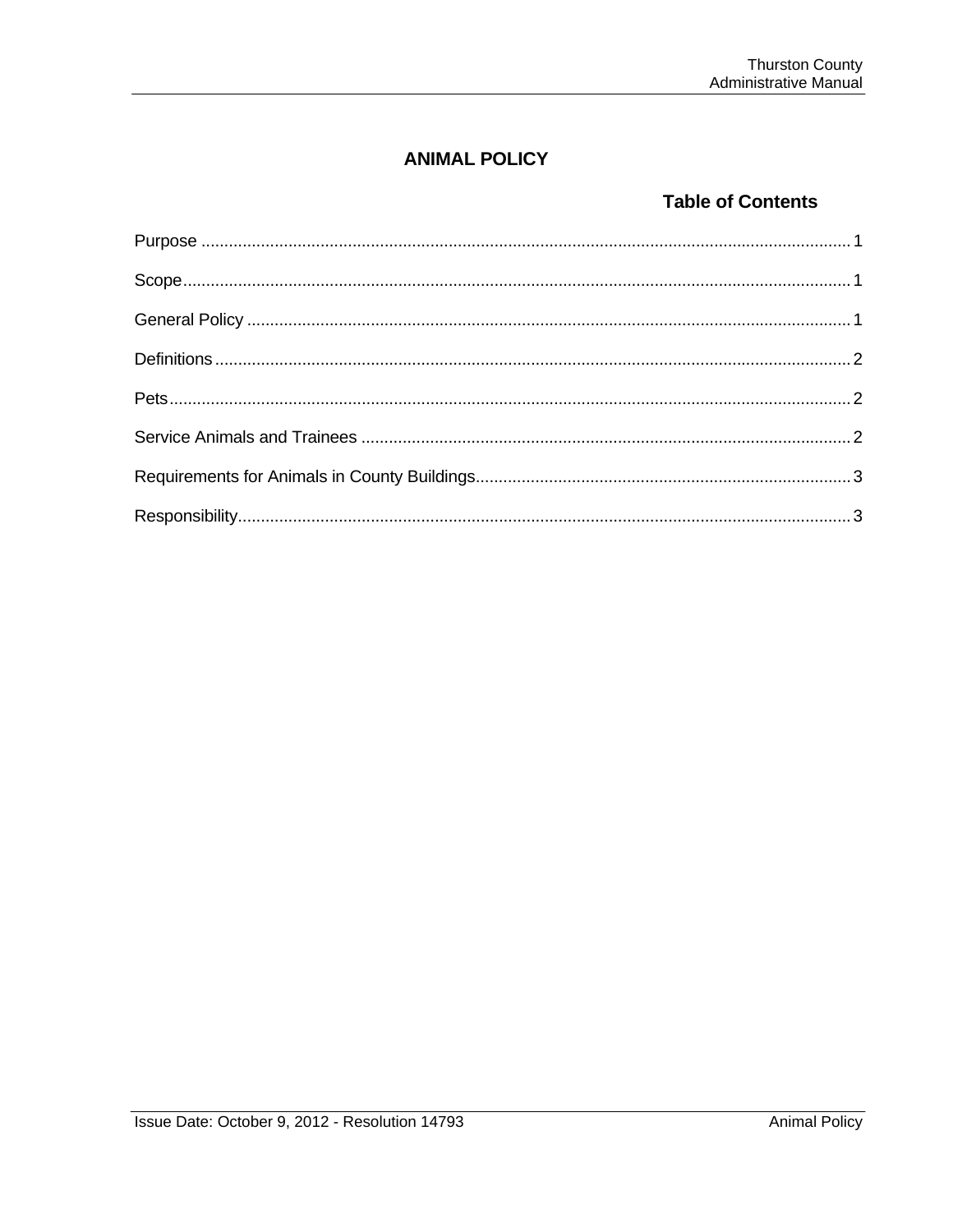# Animal Policy

#### 1. Purpose

The purpose of this policy is to establish conditions for the presence of animals in Thurston County buildings and facilities to protect the safety of employees, the public, and county property, and to comply with the Americans with Disabilities Act and Washington Law against Discrimination, Ch. 49.60 RCW.

The County recognizes the important role of pets in the lives of some employees. This policy allows pet visits to county buildings and facilities under limited circumstances.

#### 2. Scope

This policy applies to all Thurston County buildings and facilities, and to elected officials, employees, and persons entering County buildings and facilities.

This policy does not apply to animals at County buildings or facilities for official county purposes, such as a K9 under the control of a law enforcement officer, a courthouse dog approved by the court, or animals under the direct supervision of Animal Services.

- 3. General Policy
	- a. County Buildings, Facilities, and Vehicles

Animals are prohibited in Thurston County buildings and facilities, except for service animals and pet dogs and cats as provided in this policy. Pets are prohibited in Thurston County vehicles.

b. Employees, Volunteers and Agents

Pets

Employees, volunteers, and agents may only bring a pet into a County building or facility, and may only have a pet at work while on duty, for a specific reason at a specific time if approved by their department director or elected official (e.g., a dog used for a demonstration in an aggressive dog training class). Employees shall check with others in the work environment to ensure that there are no concerns, such as allergies, prior to bringing a pet to work.

## Service Animals

Disabled employees requiring a service animal may have their service animal in county buildings or vehicles in places where they would have normal access in the performance of their duties. Employees must notify their supervisor of their need for a service animal and may need to obtain approval of a reasonable accommodation.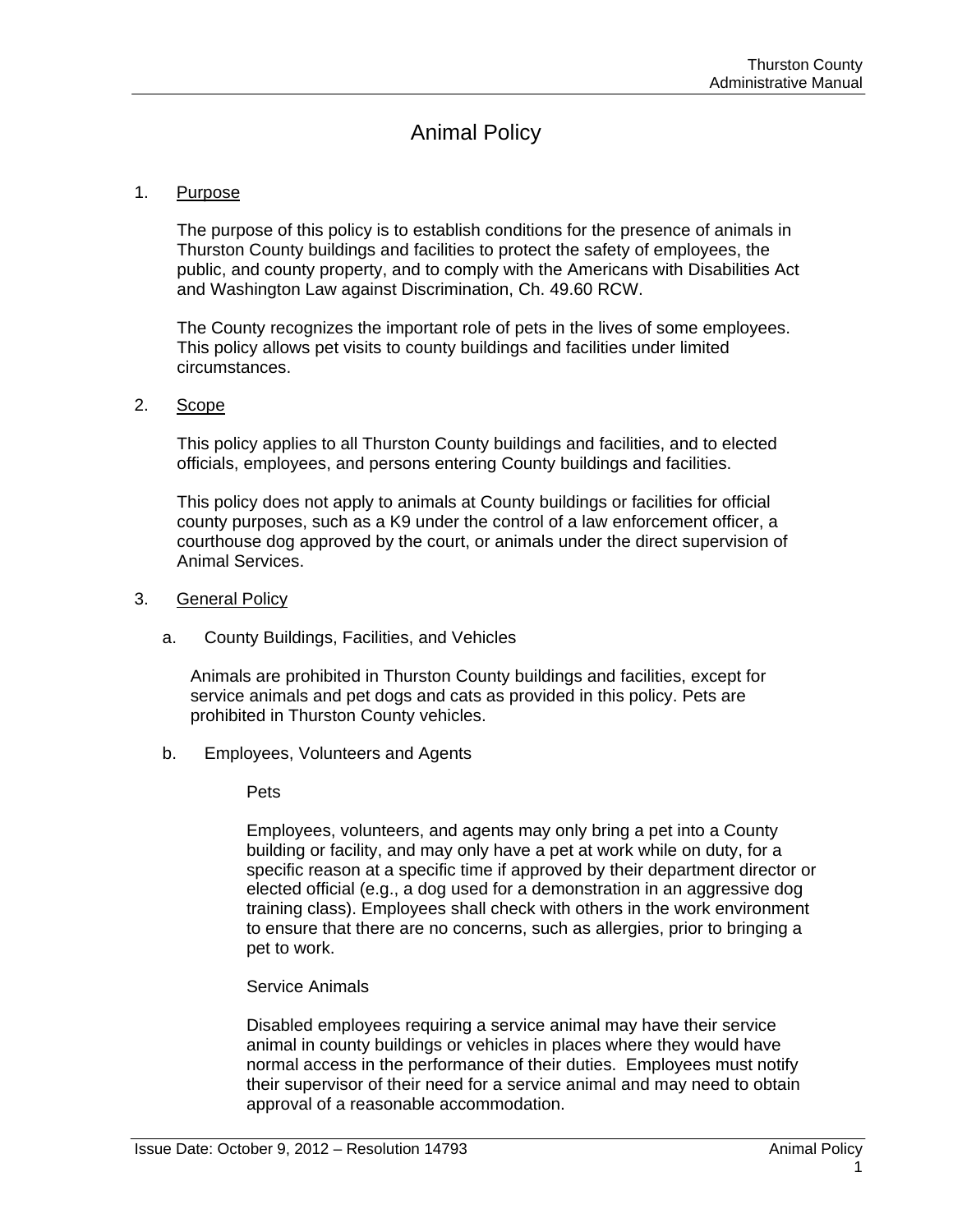## 4. Definitions

## a. Fully Socialized

To be fully socialized means the animal will not, except under rare occasions, unreasonably bark, yip, growl or make disruptive noises; has a good temperament and disposition; does not show fear; is not upset or agitated when it sees another animal; will not bite; is not aggressive; and is housebroken.

b. Handler

A person who is accompanied by a service animal, but not being assisted or accommodated by that animal.

c. Partner

A person with a disability who is assisted or accommodated by a service animal.

d. Pet

A domestic animal kept for pleasure or companionship. For purposes of this policy, pets are dogs and cats; not fish, ferrets, rats, snakes or spiders.

e. Service Animal

An animal that is trained for the purpose of assisting or accommodating a sensory, mental, or physical disability of a person with a disability.

f. Trainee

An animal undergoing training to become a service animal.

- 5. Pets
	- a. Elected officials and department directors may allow a pet in a county building or facility on a case-by-case basis. The presence of pets in the workplace should be the exception, not the standard, and should be for a specific time and purpose.
	- b. Pets are required to be on a leash or harness and controlled by the owner at all times while in a Thurston County building or facility.

## 6. Service Animals and Trainees

a. Thurston County allows service animals to accompany persons with disabilities and handlers in areas of Thurston County buildings open to the public unless the presence or behavior of the animal creates an unreasonable risk to the health or safety of persons or to damage property. Service animal documentation or proof cannot be required from members of the public.

The partner/handler must be in full control of the service animal at all times. A service animal shall have a harness, leash, or other tether unless the partner is